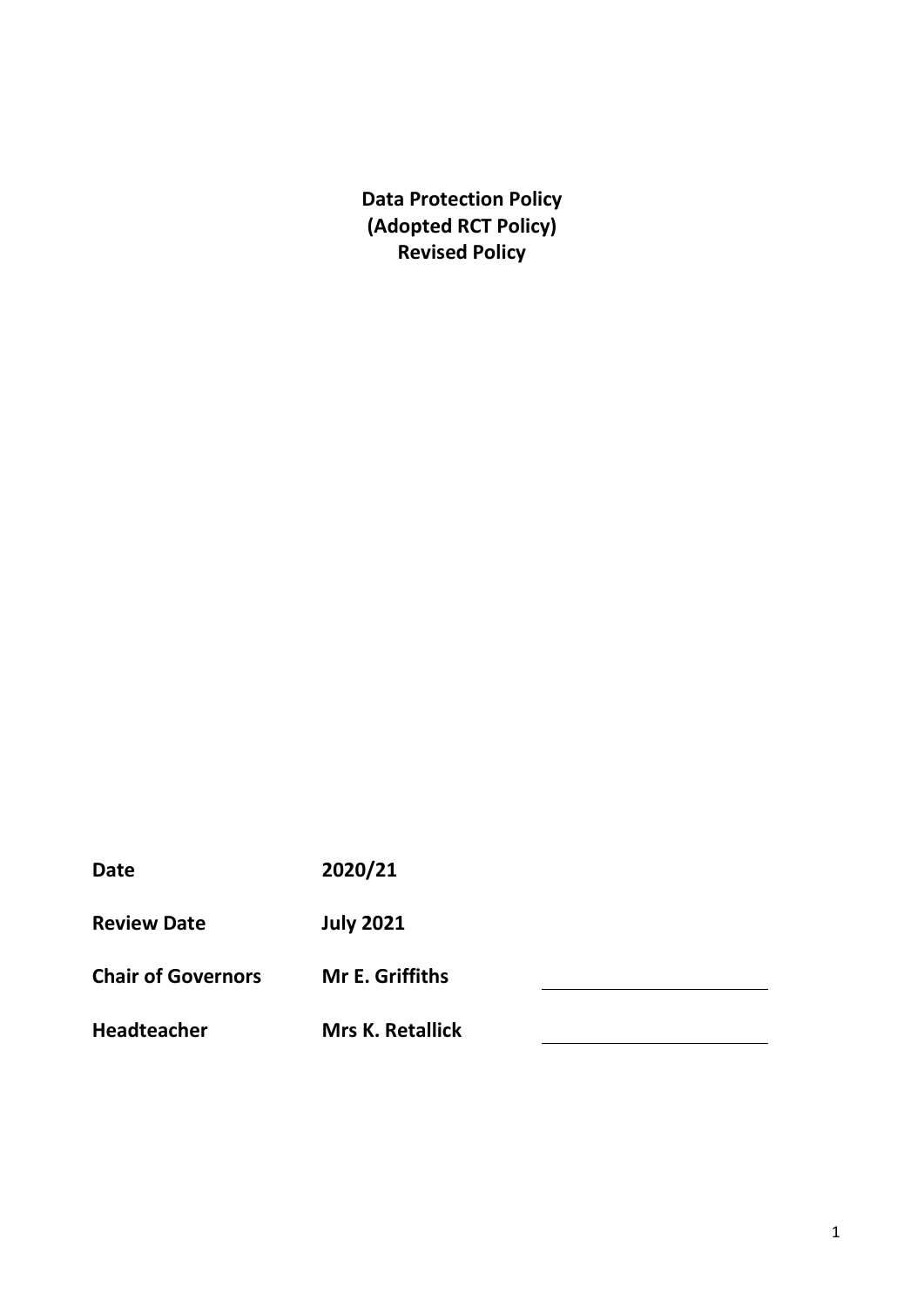# **Contents**

| <b>Section</b> | <b>Heading</b>                                         |    |
|----------------|--------------------------------------------------------|----|
| 1.             | Introduction                                           | 3  |
| 2.             | <b>Legal Requirements</b>                              |    |
| 3.             | Scope                                                  |    |
| 4.             | Links to other policies                                | 5  |
| 5.             | <b>General Data Protection Regulation - Principles</b> | 5  |
| 6.             | <b>Information Rights</b>                              | 8  |
| 7.             | Roles & Responsibilities                               | 9  |
| 8.             | <b>Record of Processing Activity</b>                   | 11 |
| 9.             | Data Protection Impact Assessment                      | 12 |
| 10.            | <b>Breaches of Personal Data</b>                       | 12 |
| 11.            | <b>Data Protection Complaints</b>                      | 13 |

| App.   | <br>.<br>-<br>efinitions<br>Jer  | _ |
|--------|----------------------------------|---|
| App II | Governance<br><b>Information</b> | u |

# **1. INTRODUCTION**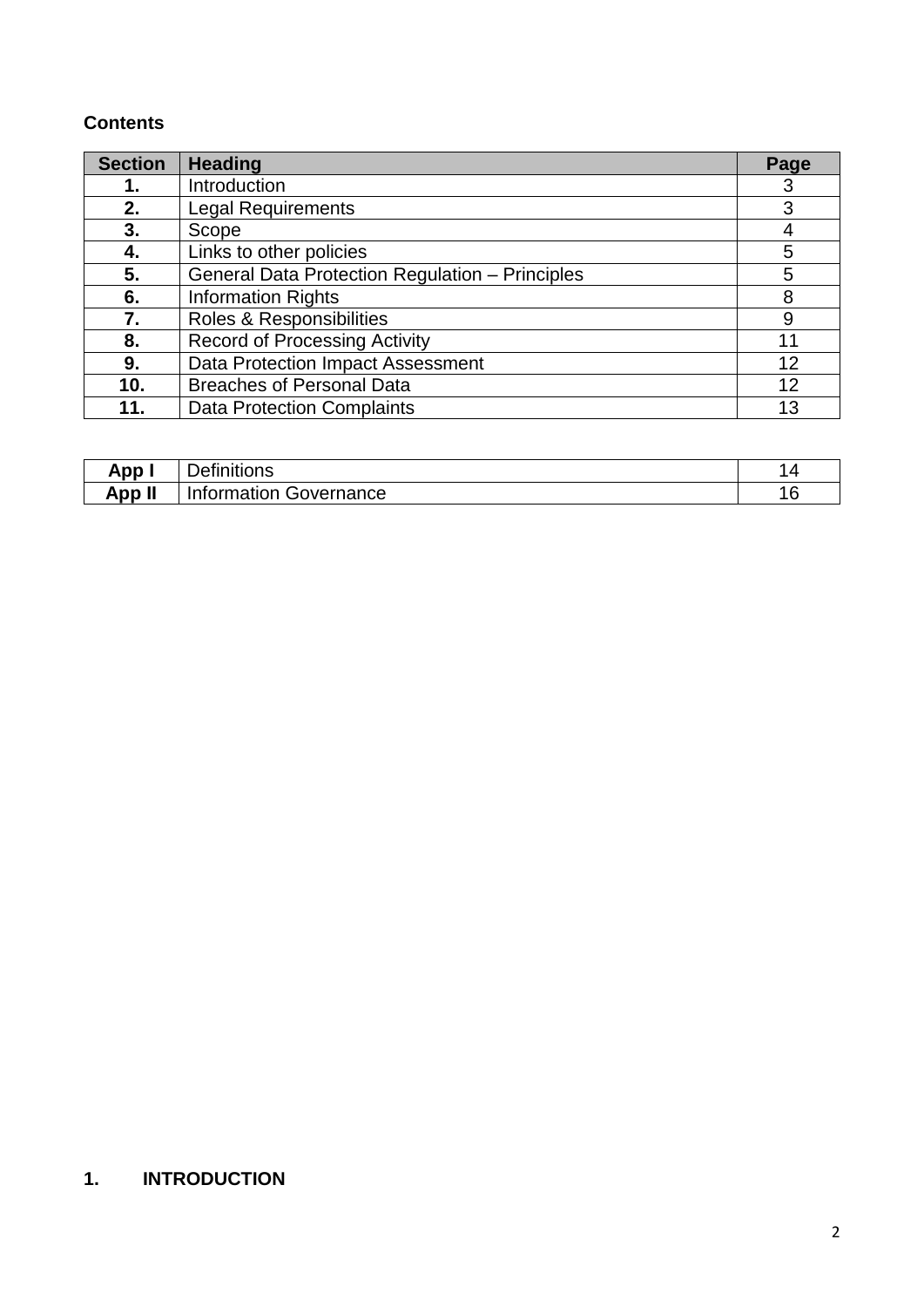- 1.1 The School needs to collect personal and sometimes sensitive information to perform its functions and to comply with the requirements of Laws and Regulations. In addition, the School is also responsible for sharing information in accordance with requirements placed upon it.
- 1.2 No matter how it is collected, recorded and used, information must be dealt with properly to ensure compliance with Data Protection legislation.
- 1.3 Processing information in a lawful manner is extremely important to the School and demonstrates clear accountability and transparency to individuals.
- 1.4 This Policy provides an overview of the School's governance arrangements in respect of managing the information that it processes and it applies to all workers. It includes organisational measures and individual responsibilities which aim to ensure that the School complies with the Data Protection legislation and respects the rights of individuals.

## **2. LEGAL REQUIREMENTS**

#### **General Data Protection Regulation (GDPR)**

- 2.1 The General Data Protection Regulation 2016 (GDPR) is EU wide legislation.
- 2.2 The regulation governs how information about people (personal data) should be treated. It also gives rights to the individuals whose data is being processed and held. It applies to any data that relates to "an identified or an identifiable natural person (data subject)".
- 2.3 The GDPR is fully retrospective, in that it applies to information collected prior to the regulation coming into force.
- 2.4 The GDPR is enforced by the Information Commissioner. There are a number of tools available to the Information Commissioner for taking action to change the behaviour of organisations that process personal information where the law is broken. They include criminal prosecution, non-criminal enforcement and audit. The Information Commissioner also has the power to serve monetary penalties:
	- $\bullet$  Tier 1 €10M or 2% of worldwide annual turnover for administrative errors e.g. failing to notify a breach when required to do so.
	- $\bullet$  Tier 2  $\epsilon$ 20M or 4% of worldwide annual turnover for failing to comply with the principles or breaching data subject rights e.g. failing to keep personal information secure, failing to comply with a request for personal information.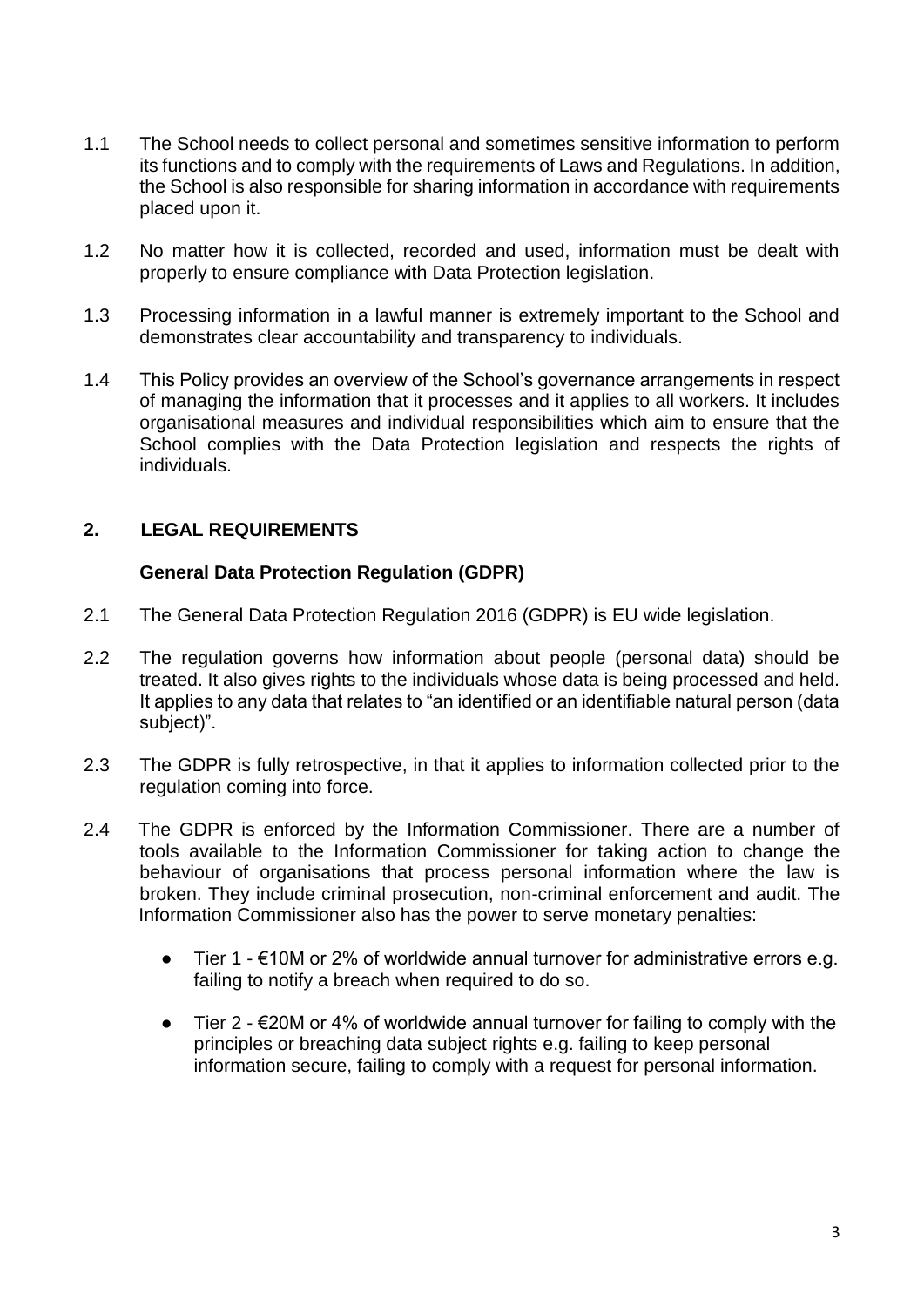## **Data Protection Act 2018 (DPA)**

- 2.5 The DPA 2018, replaces the Data Protection Act 1998. The Act aims to modernise data protection laws to ensure they are effective in years to come.
- 2.6 The Act has a part dealing with processing that does not fall within EU law. It applies GDPR standards but it has been amended to adjust those that would not work in the national context.

# **3. SCOPE**

- 3.1 This Policy applies to all staff employed by the School, and to external organisations or individuals working on the School's behalf.
- 3.2 The Policy also applies to personal data processed by Governors when representing the School.
- 3.3 The Policy applies to all processing of personal data for which the School is the Data Controller. This includes:
	- Personal data processed by the School
	- Personal data controlled by the School but processed by a third party on the School's behalf (for example confidential waste disposal).
	- Personal data processed jointly by the School and its partners (data controllers in common).
- 3.4 Data subjects may include, but are not limited to:
	- Students/ pupils
	- Parents/ carers or representatives of others
	- Student/ pupil contacts
	- Employees prospective, past, present (permanent, temporary and casual etc.)
	- Employee contacts
	- Student teachers
	- Work experience students
	- **Volunteers**
	- Service users (e.g. facilities hirers)
	- Suppliers
	- Vendors
	- Members of the public
	- Visitors
	- Others with whom the School communicates
- 3.5 The Policy applies to all personal data regardless of the media in which it is held including electronic data, CCTV, video and sound recordings and data held in physical format (e.g. paper records).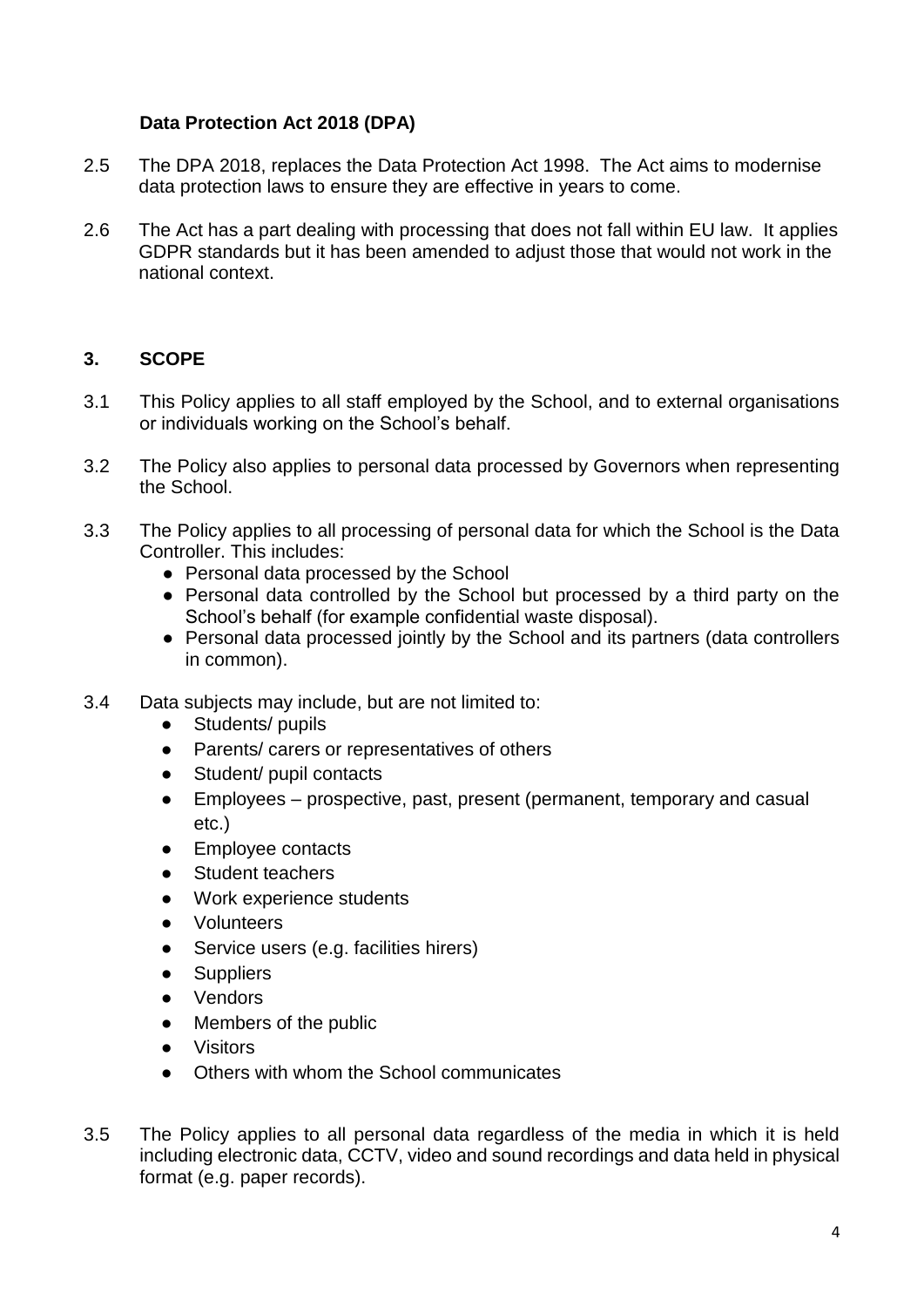## **4. LINKS TO OTHER POLICIES**

4.1 A suite of supporting procedures, guidance documents, toolkits and frameworks underpin this Policy. These documents form the School's Information Management Framework and help to demonstrate a commitment to accountability and transparency.

# **5.0 GENERAL DATA PROTECTION REGULATION - PRINCIPLES**

5.1 Six key principles are noted in Article 5 of the GDPR and these effectively summarise the main responsibilities placed upon organisations. The following summarises the six principles and illustrates how the School will aim to comply with each of them:

#### **5.2 Article 5 (1 (a)) - Personal data shall be processed lawfully, fairly and in a transparent manner**

In order to comply with this principle the School will inform data subjects what it does with their personal data. This means that the School will aim to:

- Review the purpose of its processing activities and establish an appropriate lawful basis for each activity.
- The School will only process personal data where we have one of 6 'lawful bases' to do so under data protection law:
	- o The data needs to be processed so that the School can **fulfil a contract** with the individual, or the individual has asked the School to take specific steps before entering into a contract
	- o The data needs to be processed so that the School can **comply with a legal obligation**
	- o The data needs to be processed to ensure the **vital interests** of the individual e.g. to protect someone's life
	- o The data needs to be processed so that the School, as a public authority, can perform a task **in the public interest**, and carry out its official functions
	- o The data needs to be processed for the **legitimate interests** of the School or a third party (provided the individual's rights and freedoms are not overridden)
	- $\circ$  The individual (or their parent/ carer, when appropriate, in the case of a pupil) has freely given clear **consent**
- For special categories of personal data, the School will also meet one of the special category conditions for processing which are set out in the GDPR and Data Protection Act 2018.
- At the point in which personal data is collected the School will explain in a clear and accessible way: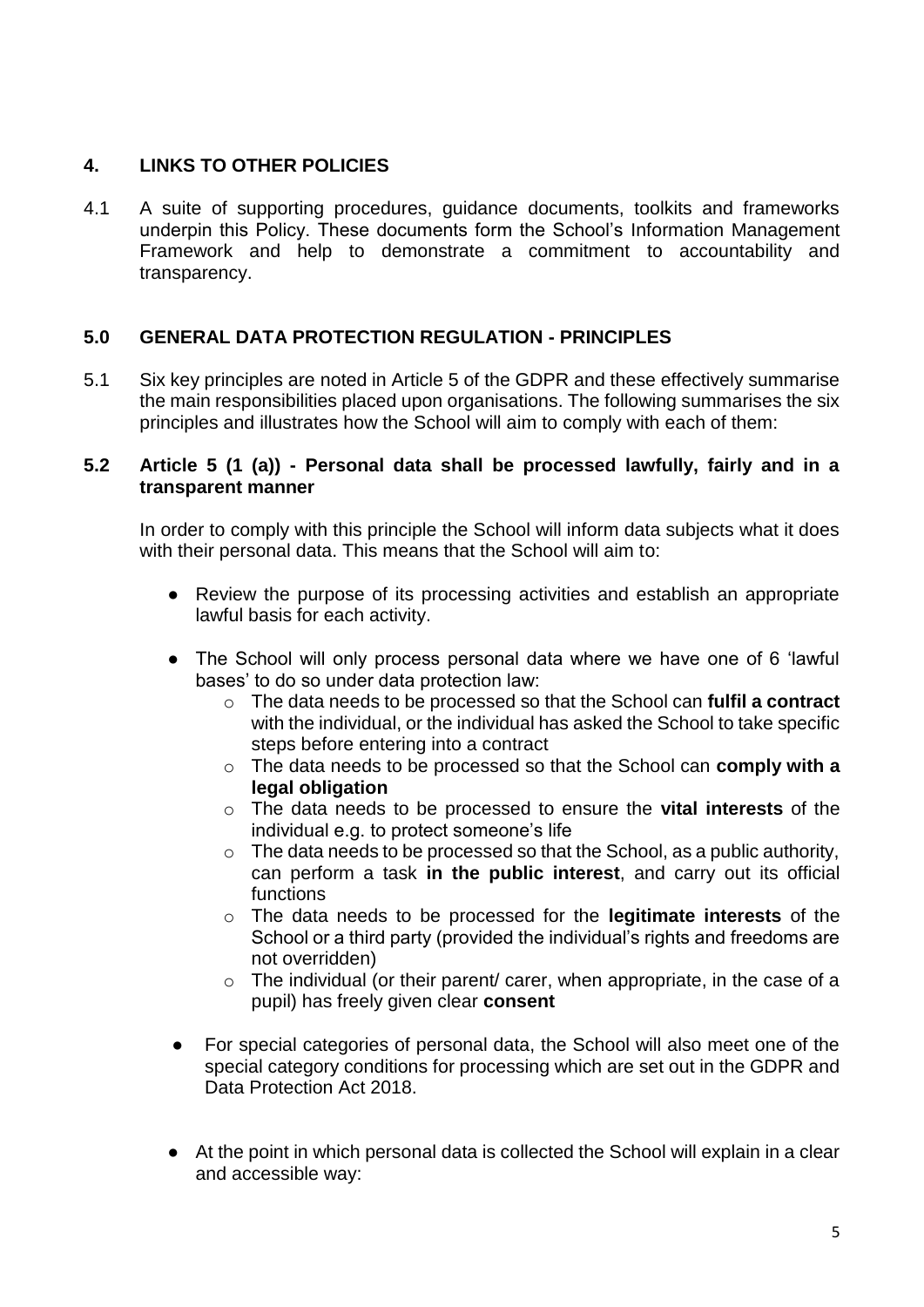- o What personal data is collected;
- o For what purposes;
- o Why it is needed;
- $\circ$  How it is used:
- o How personal data will be protected;
- o To whom they may disclose it and why;
- o How data subjects can update their personal data that is held; and
- o How long they intend to keep it
- Tailor this information for children, staff and other groups of people as appropriate.
- Publish this information in the form of 'Privacy Notices' and these will be made available on the School's website, and where appropriate in printed formats.
	- o Privacy Notices will be reviewed regularly, and should significant changes occur data subjects will be informed.
- Wherever consent is required to process personal information, the School will aim to:
	- o make the request for consent prominent and 'granular' (separate consent for separate things);
	- o not use pre-ticked boxes or any other type of default consent;
	- o ask people to positively opt in and provide clear instructions regarding withdrawal of consent;
	- o ensure that individuals can refuse to consent without detriment; and
	- o specify the purpose for processing.

#### **5.3 Article 5 (1 (b)) - Personal data shall be collected for specified, explicit and legitimate purposes**

In order to comply with this principle the School will verify that the processing is necessary for the relevant purpose, and ensure that it is satisfied that there is no other reasonable way to achieve that purpose.

#### **5.4 Article 5 (1 (c)) - Personal data shall be adequate, relevant and limited to what is necessary in relation to the purposes for which they are processed**

#### **5.5 Article 5 (1 (d)) - Personal data shall be accurate and, where necessary, kept up to date**

#### **5.6 Article 5 (1 (e)) - Personal data shall be kept in a form which permits identification of data subjects for no longer than is necessary**

In order to comply with the three data quality principles above the School will:

● Obtain and process personal data only to the extent that is necessary to perform its functions i.e. personal data will be relevant to the stated purpose and adequate but not excessive.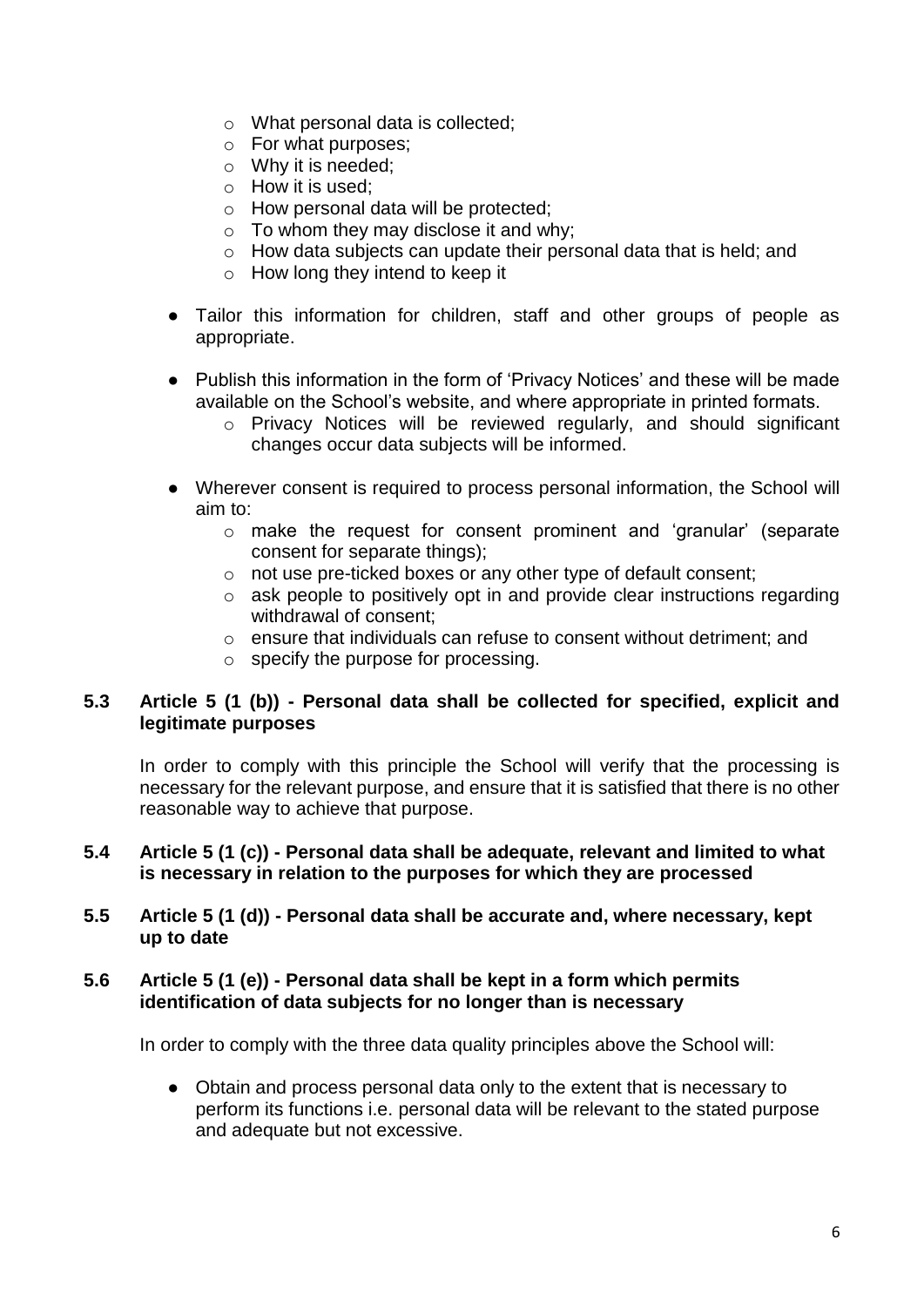- Ensure, as far as is practicable, that the information held is accurate and upto-date.
- If personal data is found to be inaccurate, this will be remedied as soon as possible.
- Share personal information, such as contact details, within the School where it is necessary to keep records accurate and up-to-date.
- Will retain personal data only for as long as required.
- Apply the School's Retention & Disposal guidelines.
- Keep records only for as long as required in accordance with these guidelines.
- Dispose of personal information by means that protect the right of those individuals i.e. shredding, confidential waste.

#### **5.7 Article 5 (1 (f)) - Personal data shall be processed in a manner that ensures appropriate security of the personal data**

In order to comply with this principle the School will take appropriate steps to safeguard all personal data it holds and minimise the risk of loss, wrongful access or improper use. This means that the School will:

- Control access to personal data so that staff and other people working on school business can only see such personal data as is necessary for them to fulfil their duties.
- Require all school staff, and others who have access to personal data in the course of their work to complete basic data protection training, supplemented as appropriate by procedures and guidance relevant to their specific roles.
- Set and monitor compliance with security standards for the management of personal data as part of the School's wider framework of information security policies and procedures.
- Provide appropriate tools for staff and others to use and communicate personal data securely when working away from the main office environment when their duties require this.
- Take all reasonable steps to ensure that all suppliers, contractors, agents and other external bodies and individuals who process personal data on behalf of the School enter into a Data Processor Agreement and comply with auditable security controls to protect the data.
- Take all reasonable steps to ensure that information is not transferred outside the European Economic Area, without verifying that the organisation processing the personal data has provided adequate safeguards.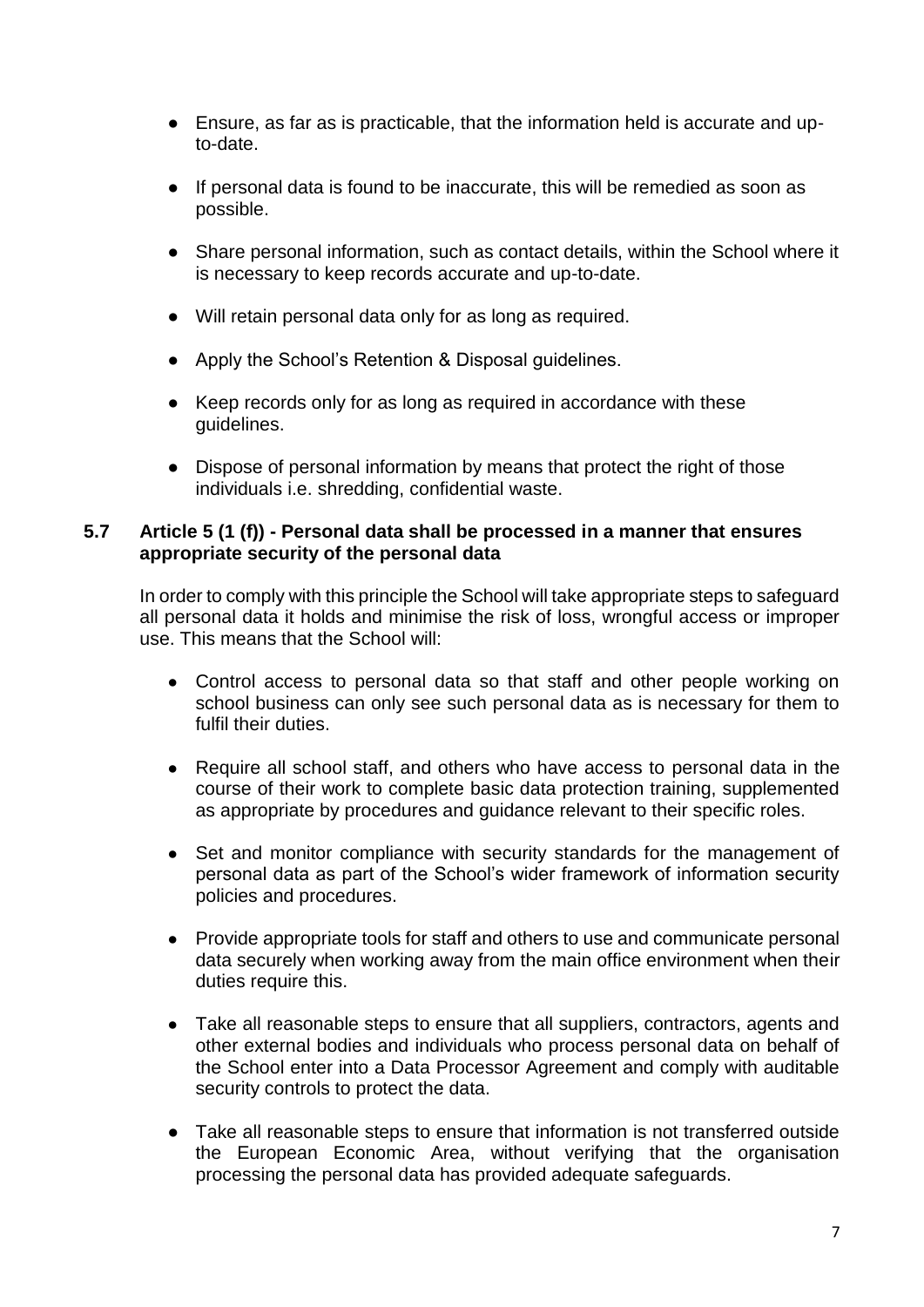- Develop and maintain Information Sharing Agreements (in keeping with Welsh Government's Wales Accord on the Sharing of Personal Information framework) with partner organisations and other external bodies with whom we may need to share personal data to deliver shared services or joint projects to ensure proper governance, accountability and control over the use of such data.
- Make appropriate and timely arrangements to ensure the confidential destruction of personal data in all media and formats when it is no longer required for School business.

#### **6.0 INFORMATION RIGHTS**

6.1 The GDPR provides certain rights to individuals. The School is committed to ensuring individuals can freely exercise their rights and has procedures in place to ensure staff are aware of and can respond to requests of this nature. Below is a summary of those key rights:

#### **i. Right to be informed**

As explained in detail in section 5.2 above, the School must provide concise, transparent, intelligible and easily accessible information about the processing of personal data to individuals by means of a document known as a Privacy Notice. This must be written in clear plain language and clearly set out how personal data is processed within the School and the purposes for which it is used.

#### **ii. Right to access**

This allows the individual to ask the School if it holds personal information about them, what it uses the information for and to be given a copy of that information.

#### **iii. Right to correct incorrect information (rectification)**

This allows the individual to ask the School to have their personal information rectified if it is inaccurate or incomplete.

#### **iv. Right to erasure**

This allows the individual to ask the School to have their personal information deleted or removed if there is no compelling reason for its continued use. This is not an absolute right and only applies in certain (limited) circumstances.

#### **v. Right to restrict the use of your information**

This gives the individual the right to ask the School to block or stop using their personal information if its continued use causes them substantial and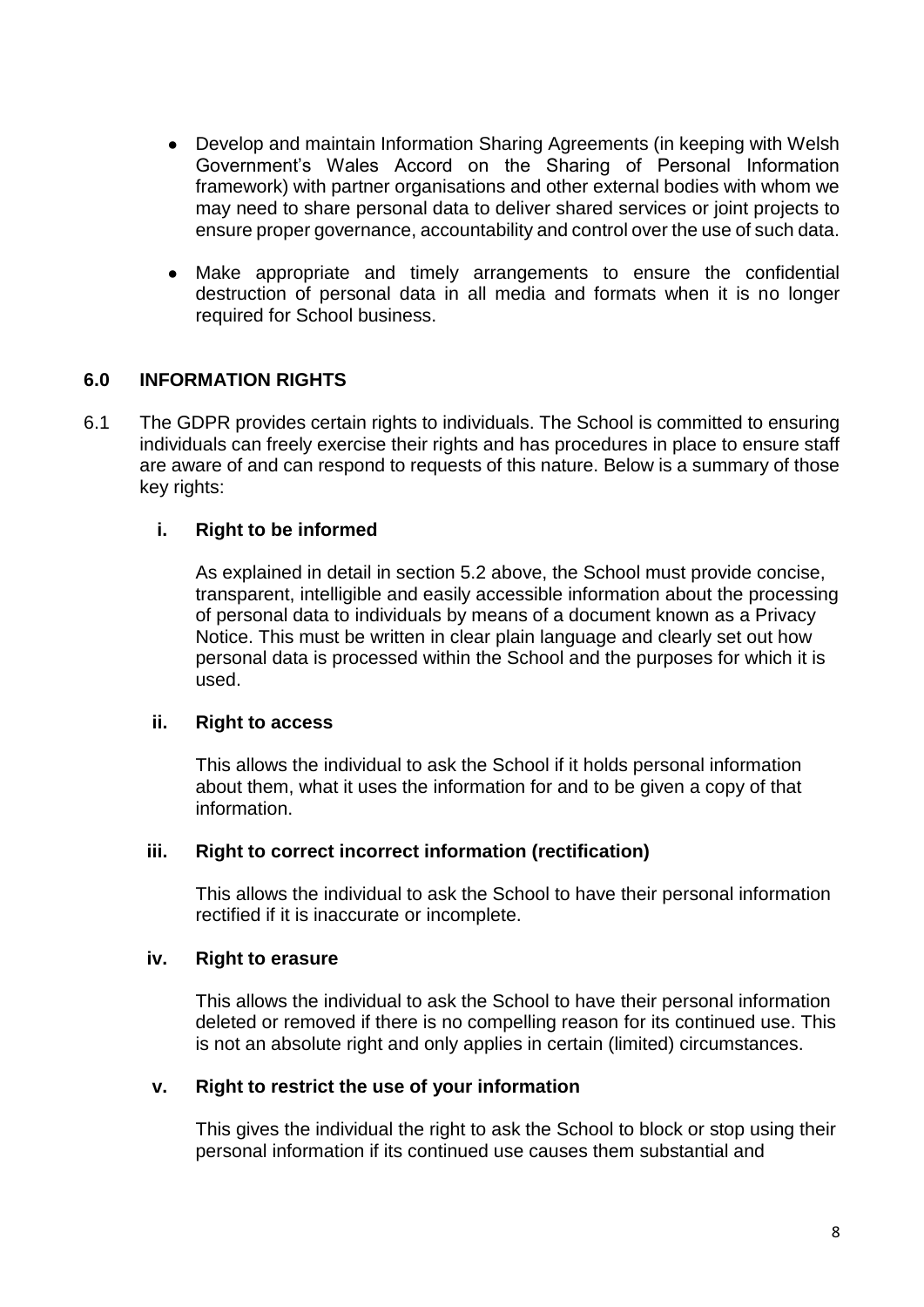unwarranted damage or distress. This is not an absolute right and only applies in certain limited circumstances.

## **vi. Right to portability**

This right allows the individual to ask the School for an electronic copy of their personal information in a readable format so that they may provide it to another organisation or service provider. The right to portability applies in certain limited circumstances.

# **vii. Right to object to the use of your information**

This right allows the individual to object to the School processing their personal information:

- o where processing is based on legitimate interests of the performance of a task in the public interests/ exercise of official authority
- o for direct marketing purposes
- o profiling (any form of automated processing of personal data consisting of the use of personal data to evaluate certain personal aspects relating to an individual)
- o research purposes

## **viii. Rights in relation to automated decision making and profiling**

This right enables the individual (in some circumstances) to object to the School making significant decisions about them where the decision is completely automated and there is no human involvement.

# **7. ROLES AND RESPONSIBILITIES**

- 7.1 To ensure compliance with data protection legislation all staff must understand their roles and responsibilities when managing personal data. This creates clear lines of leadership, accountability and governance, as well as promoting a culture where personal information is valued and protected.
- 7.2 Specific roles, responsibilities and governance arrangements have been established in line with data protection legislation.

Key roles/ groups are as follows:

## **i. Data Protection Officer (Statutory Post)**

Article 37 of the GDPR requires that all public authorities/ bodies shall appoint a Data Protection Officer (DPO). Under Section 3 (1) (a) (i) Schedule 1 of the Freedom of Information Act, maintained schools and further and higher education institutions are defined as public authorities.

The main tasks of the DPO as outlined in Article 39 of the GDPR is to: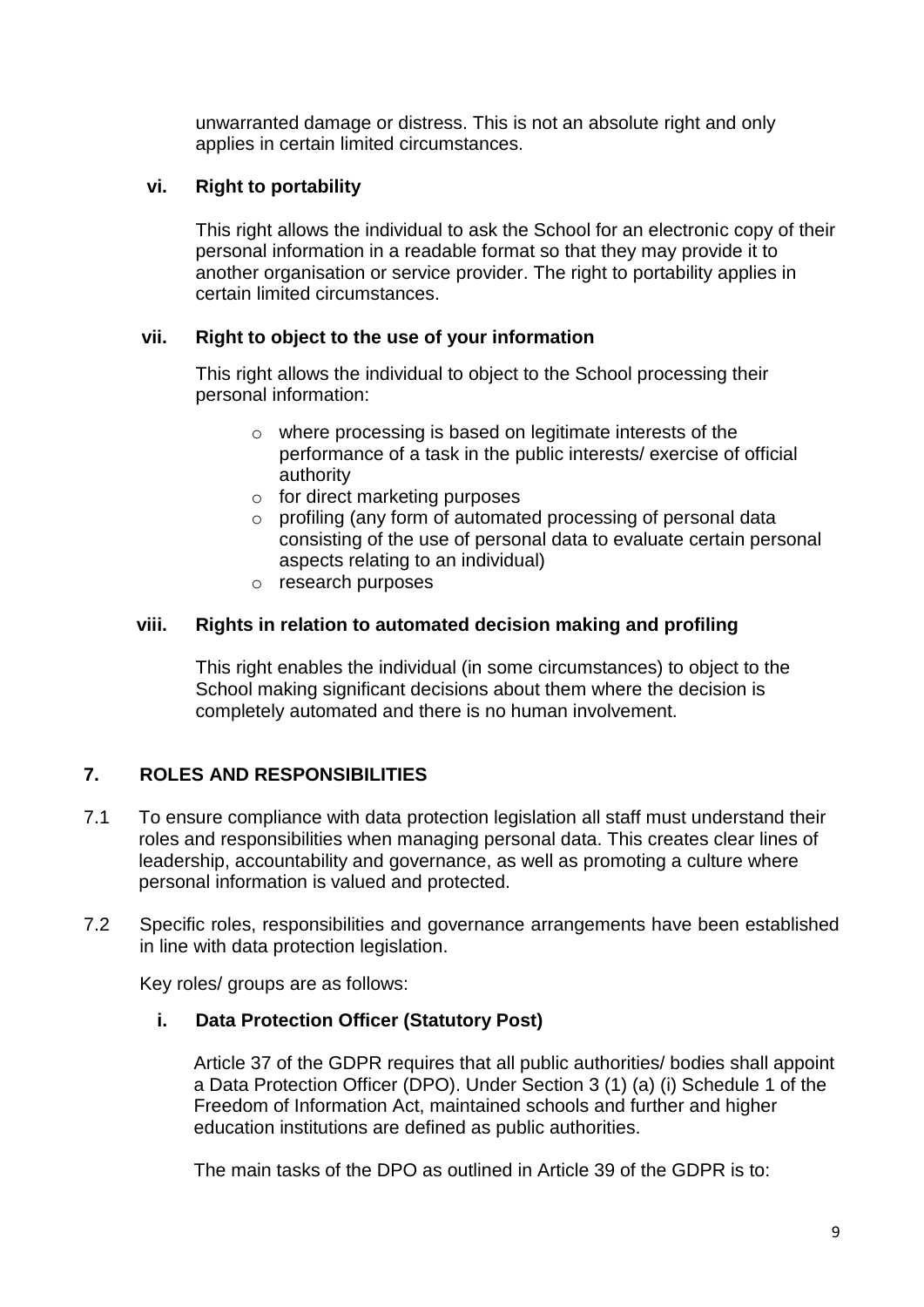- **inform and advise** the controller and the employees who carry out processing of their data protection obligations;
- monitor compliance with the GDPR and other data protection laws, and the controllers' data protection policies;
- raise awareness and deliver training;
- undertake compliance audits; and
- act as a point of contact for the Information Commissioners Officer.

The Council's Principal Information Management & Data Protection Officer is the designated DPO for the School. The DPO provides interpretation, advice and support on complex information governance and information compliance issues.

# **ii. Schools Data Protection Working Group**

The Schools Data Protection Working Group (SDPWG) consists of a representative group of Head Teachers/ Data Protection Leads and key Local Authority staff whose purpose is to support and drive the broader Data Protection agenda within RCT Schools. It specifically covers compliance with the GDPR and the Services within the Service Level Agreement (SLA) between RCTCBC and Schools.

The primary role of the group is to:

- Support the Local Authority in evaluating and assessing the current position within Schools in relation to data protection compliance.
- Support the development and implementation of a Schools 'Data Protection' compliance plan.
- Act as a conduit for all Schools, communicating issues in relation to data protection that require consultation, discussion and clarification.

## **iii. Information Asset Owners (IAO)**

The role of the IAO is assigned to someone who will have ultimate ownership and accountability of information systems and assets held within the School. This is typically identified at a Head Teacher level.

IAO's have responsibility for making sure that information systems and assets are handled and managed appropriately. This means making sure that personal information is properly protected, and where personal information is shared, that proper confidentiality, integrity and safeguards apply.

IAO's are responsible for ensuring that their staff process personal data in compliance with the 6 principles of the GDPR (as set out earlier in Section 5 of the Policy).

## **iv. Link Governor**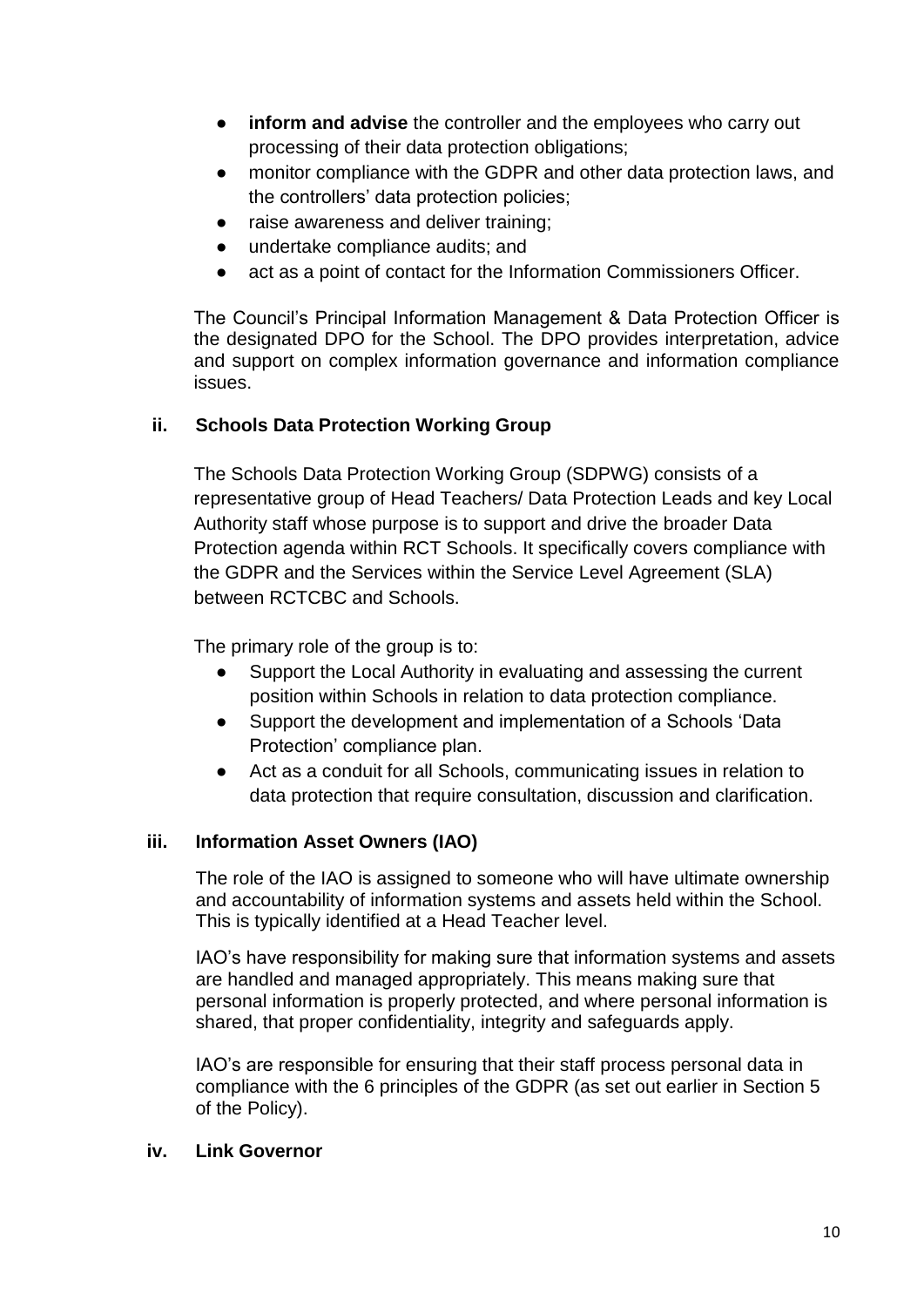The School has a designated Link Governor for Data Protection, who acts as the link/ liaison between the governing body in relation to data protection matters.

## **v. Data Protection Lead**

The School has a designated Data Protection Lead, who is responsible for data protection compliance within the School.

The primary role of the Data Protection Lead (DPL) is to promote and improve good data protection practice within the School. The DPL will be the main point of contact within the School for data protection matters, liaising directly with the Local Authority's DPO for advice and guidance.

# **vi. All Data Users**

Almost every member of staff within the School handles and manages personal information as part of their day-to-day role and as such they all have an important role in effectively managing information throughout its lifecycle i.e. from the time it's created, to the time it's no longer needed and disposed of.

Individual Responsibilities:

- All data users must comply with this Policy. Failure to comply may result in disciplinary action which could lead to dismissal.
- Take part in relevant training and awareness to support compliance.
- Take all necessary steps to ensure that no breaches of personal data result from their actions.
- Report all suspected information security breaches promptly so that appropriate action can be taken to minimise harm*.*

# **8. RECORDS OF PROCESSING ACTIVITY**

- 8.1 The GDPR contains explicit provisions regarding the need for organisations to document their processing activities. In order to discharge this key responsibility, the School has in place Data Protection Registers (DPRs). The DPRs document the following for each processing activity:
	- purpose for processing;
	- legal basis for processing;
	- arrangements in respect of information sharing (with both internal and external partners);
	- retention requirements;
	- information required for privacy notices;
	- records of consent;
	- controller-processor contracts:
	- the location of personal data;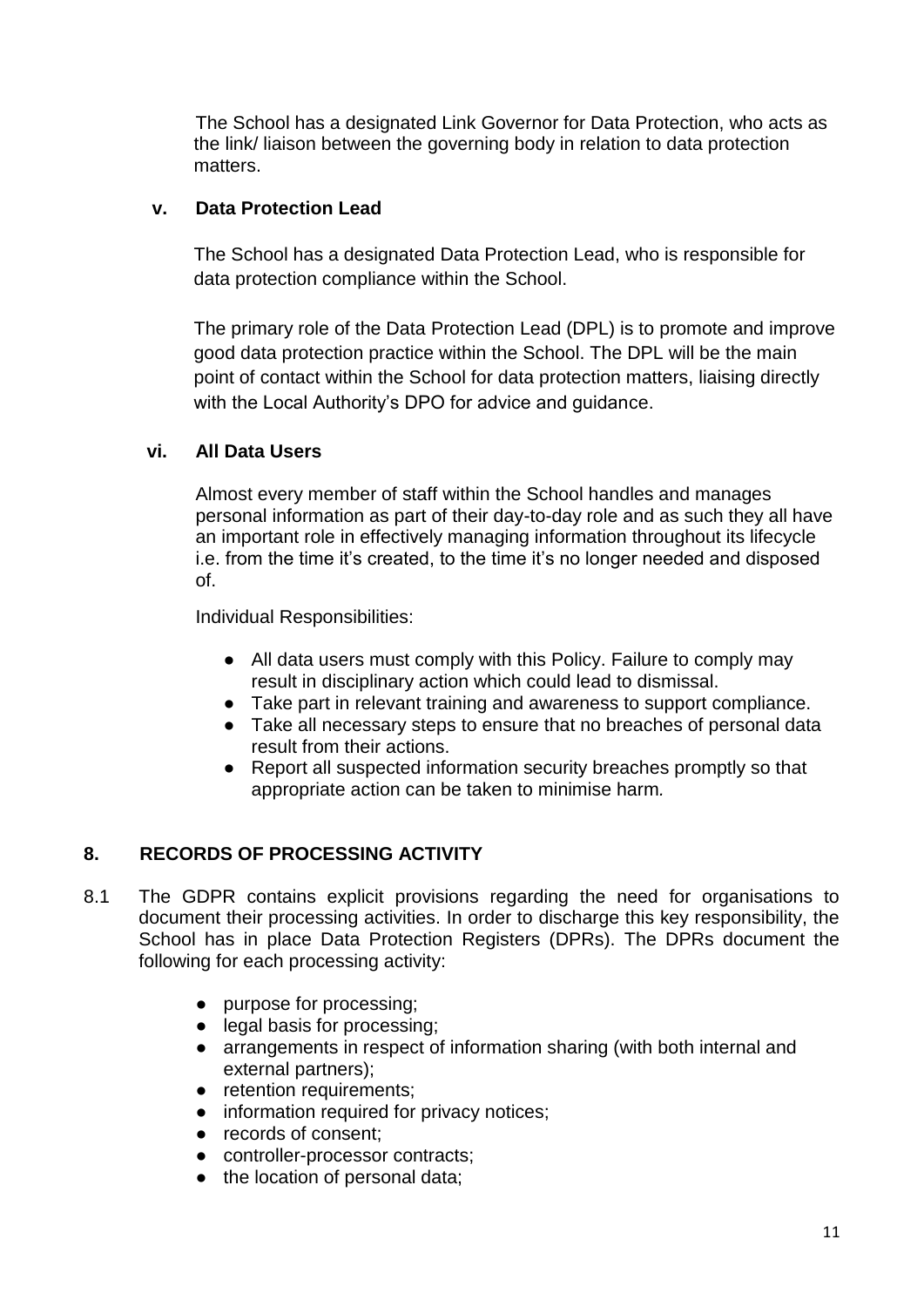- Data Protection Impact Assessment reports; and
- Records of personal data breaches.
- 8.2 Each DPR will be subjected to regular review.

# **9. DATA PROTECTION IMPACT ASSESSMENTS (DPIA)**

- 9.1 The School will apply 'privacy by design' principles when developing and managing information systems and processes involving personal data.
- 9.2 Specifically the School will:
	- Undertake proportionate DPIA's to identify and mitigate data protection risks at an early stage of a project where new technology is being deployed or the processing is likely to result in a high risk to the rights and freedoms of individuals.
	- Collect, disclose and retain the minimum personal data for the minimum time *necessary* for the purpose (i.e. adopt data minimisation).
	- Anonymise personal data wherever necessary and appropriate, for instance when using it for statistical purposes.

## **10. BREACHES OF PERSONAL DATA**

- 10.1 The GDPR introduces a duty on all organisations to report certain types of personal data breaches to the relevant supervisory authority (Information Commissioner). This must be done within 72 hours of becoming aware of the breach, where feasible.
- 10.2 If the breach is likely to result in a high risk of adversely affecting individual's rights and freedoms, the organisation must also inform those individuals without undue delay.
- 10.3 The School has robust breach detection, reporting and investigation procedures in place that aim to ensure that:
	- data breach events are detected, reported, categorised and monitored consistently;
	- incidents are assessed and responded to appropriately;
	- action is taken to reduce the impact of disclosure;
	- mitigation improvements are put in place to prevent recurrence;
	- serious breaches will be reported to the Information Commissioner; and
	- lessons learnt are communicated and actions to help prevent future incidents are agreed and monitored.

## **11. DATA PROTECTIONS COMPLAINTS**

11.1 The School is committed to dealing effectively with any complaints or concerns individuals may have about the way in which the School processes personal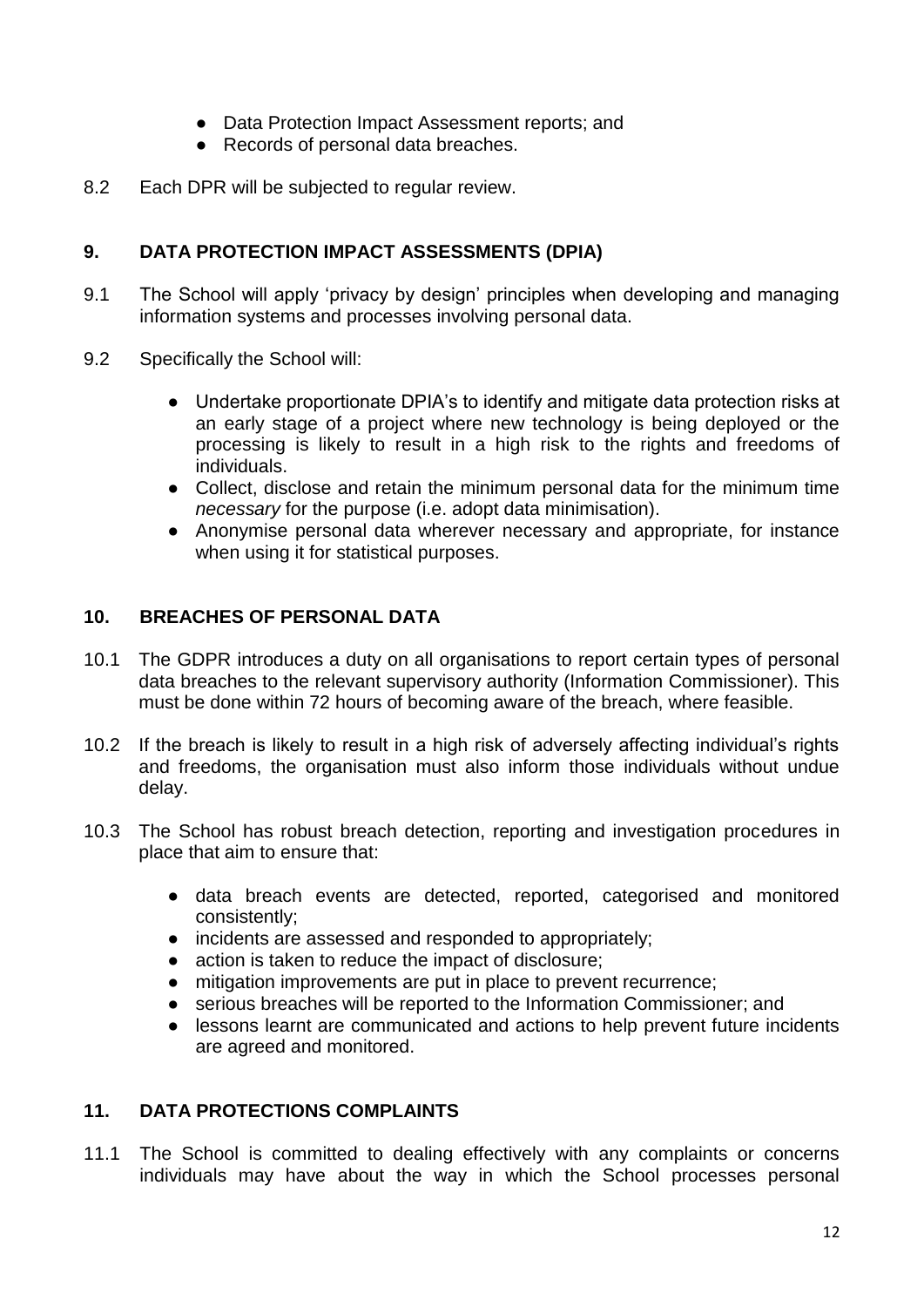information. Any complaints about the School's processing of personal data and rights under the Regulation will be dealt with in accordance with this Policy and the School's Complaints Policy.

11.2 Data protection complaints may be addressed directly to the School's Data Protection Lead (email/address below), or may be submitted by any of the means highlighted in the School's Complaints Policy.

FAO: Ryan Evans *INSERT SCHOOL : Ysgol Nantgwyn, Llewellyn Street , Penygraig, CF40 1HQ e-mail: [ryan.evans@ysgolnantgwyn.co.uk](mailto:ryna.evans@ysgolnantgwyn.co.uk)*

11.3 The GDPR does not set out a specific complaints regime for data protection issues. However individuals do have a right to request that the Information Commissioner make an assessment of compliance of particular circumstances with the GDPR.

The Information Commissioner's Office Wycliffe House, Water Lane, Wilmslow, Cheshire, SK9 5AF

[www.ico.org.uk](http://www.ico.org.uk/) Telephone: 0303 123 1113

11.4 The School will respond promptly and fully to any request for information about data protection compliance made by the Information Commissioner.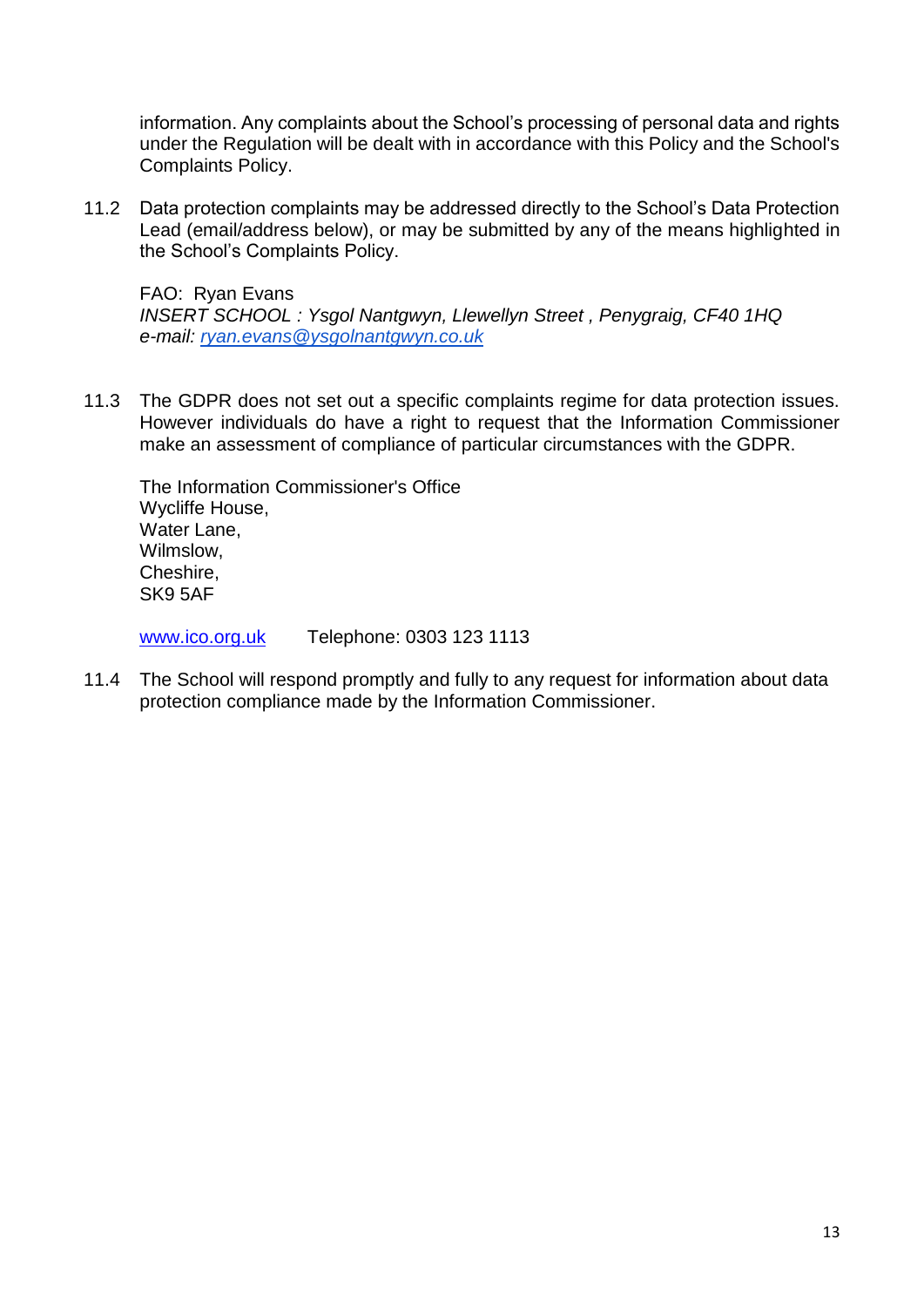# **Appendix I**

# **DEFINITIONS**

| <b>GDPR</b>                             | General Data Protection Regulation 2016                                                                                                                                                                                                                                                                                                                                                                                                                                                                                                |
|-----------------------------------------|----------------------------------------------------------------------------------------------------------------------------------------------------------------------------------------------------------------------------------------------------------------------------------------------------------------------------------------------------------------------------------------------------------------------------------------------------------------------------------------------------------------------------------------|
| <b>DPA</b>                              | Data Protection Act 2018                                                                                                                                                                                                                                                                                                                                                                                                                                                                                                               |
| <b>Personal data</b>                    | Personal data is defined as - any information relating to an<br>identified or identifiable natural person ('data subject'). An<br>identifiable natural person is one who can be identified, directly or<br>indirectly, in particular by reference to an identifier such as a<br>name, address, date of birth, an identification number, location<br>data, an online identifier or to one or more factors specific to the<br>physical, physiological, genetic, mental, economic, cultural or<br>social identity of that natural person. |
| <b>Special</b><br>categories of<br>data | Formerly known as sensitive data, special category data is more<br>sensitive, and so needs more protection. The categories are as<br>follows:<br>racial or ethnic origin,<br>$\bullet$<br>political opinions,<br>$\bullet$<br>religious or philosophical beliefs,<br>trade union membership<br>$\bullet$<br>genetic data,<br>$\bullet$<br>biometric data for the purpose of uniquely identifying a<br>natural person,<br>data concerning health<br>data concerning a natural person's sex life or sexual<br>orientation                |
| <b>Criminal</b><br><b>Convictions</b>   | Whilst not classified as special category data by the GDPR, the<br>processing of personal data relating to criminal convictions and<br>offences carries specific instructions under Article 10 of the<br>GDPR and also Schedule 1 of the DPA.                                                                                                                                                                                                                                                                                          |
| Data Subject                            | A Data Subject is the technical term for a living individual to<br>whom the personal data relates. Within the School this could be a<br>pupil or an employee (for example).                                                                                                                                                                                                                                                                                                                                                            |
| <b>Data Controller</b>                  | A Data Controller is the natural or legal person, public authority,<br>agency or other body which, alone or jointly with others,<br>determines the purposes and means of the processing of<br>personal data. Controllers are the main decision makers and<br>must make sure that the processing of data complies with data<br>protection law.                                                                                                                                                                                          |
| <b>Joint Data</b><br><b>Controller</b>  | The term jointly is used where two or more persons/<br>organisations act together to decide the purpose and manner of<br>any data processing.                                                                                                                                                                                                                                                                                                                                                                                          |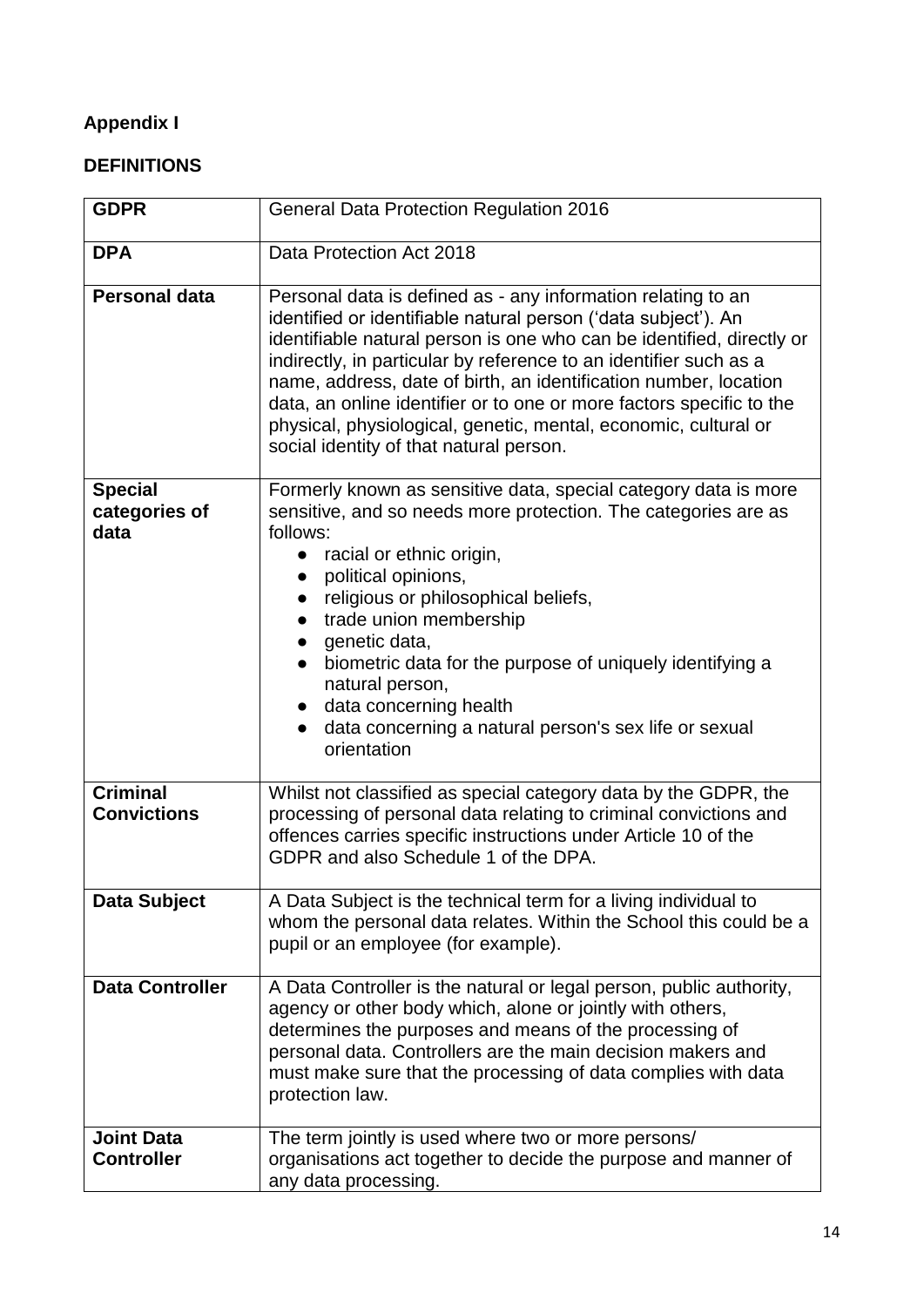| <b>Data Controller in</b><br>common       | The term applies where two or more persons/ organisations share<br>a pool of personal data that they process independently of each<br>other.                                                                                                                                                                                                                |
|-------------------------------------------|-------------------------------------------------------------------------------------------------------------------------------------------------------------------------------------------------------------------------------------------------------------------------------------------------------------------------------------------------------------|
| <b>Data Processor</b>                     | A Data Processor is a natural or legal person, public authority,<br>agency or other body which processes personal data on behalf of<br>the controller and in accordance with their instructions.                                                                                                                                                            |
| <b>Processing</b>                         | The definition of 'processing' is very wide and covers virtually any<br>action associated with personal data including (but not limited to)<br>collecting, recording, organising, structuring, storing, using,<br>adapting, altering, analysing, combining, disclosing,<br>disseminating and deleting the data.                                             |
| <b>Data User</b>                          | The term data user applies to any member of staff, contractor or<br>third party who processes personal information held by, or on<br>behalf of the School.                                                                                                                                                                                                  |
| <b>Information</b><br><b>Commissioner</b> | The Crown appointed person (and department) responsible for<br>the implementation and the policing of GDPR, DPA and the<br>Freedom of Information Act 2000. He/ she has the authority to<br>both investigate and prosecute on behalf of any individual who<br>believes that their Personal Data is not being handled in<br>accordance with the legislation. |
| <b>ICO</b>                                | <b>Information Commissioner's Office</b>                                                                                                                                                                                                                                                                                                                    |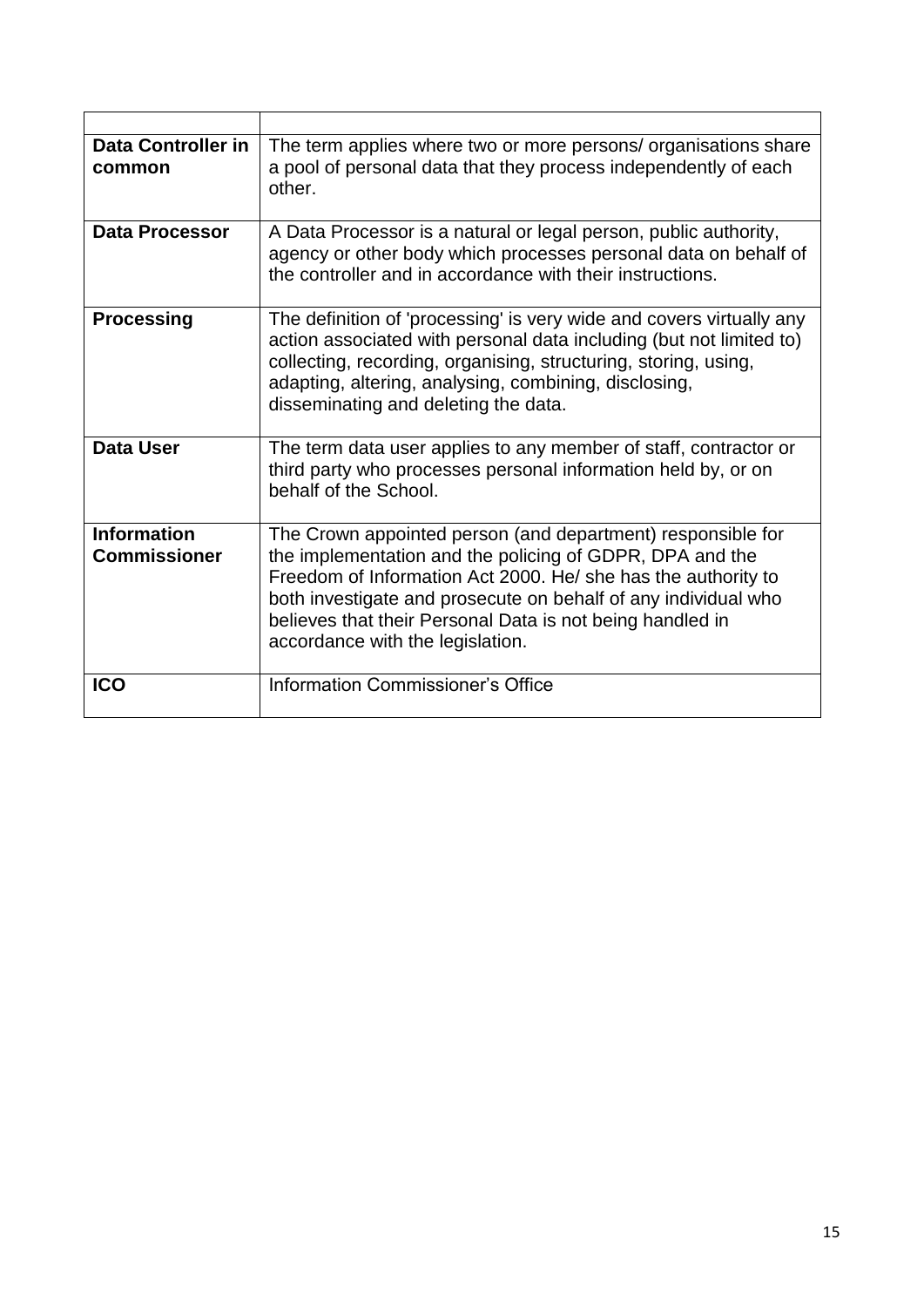# **Appendix II**

# **Information Governance Flowchart**